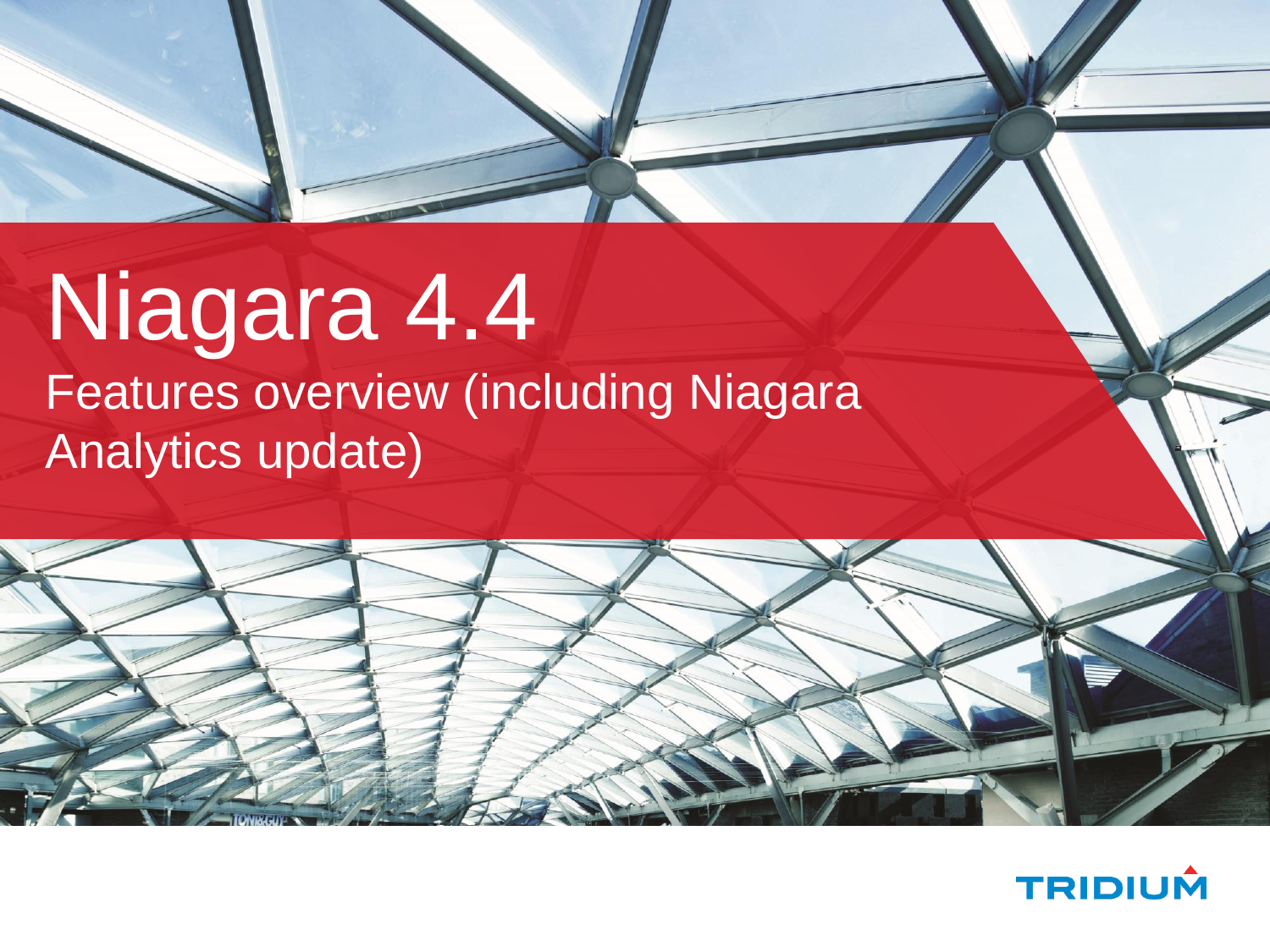# Release summary

#### Niagara 4 version 4.4 offers many exciting Niagara Framework® updates

- Single-Sign On (SSO) Capability: For Niagara installations with multiple Niagara connections, you can now easily navigate between all of your Niagara devices using a SAML 2.0 authentication scheme over HTTP/HTTPS without needing to log in multiple times. Secure system navigation becomes easier.
- HTML5 Views: **Scheduler** and **Alarm** console views have been updated using HTML5, completing the last User views on the Java Applet needing to be updated. While using these views in the latest browsers (without need for special plug-ins or Java updates), the user will notice improvements. These updates will allow for more customization and flexibility when managing your building.
- Performance Improvements: The Niagara Community has spoken, and we have focused on improving the speed of Niagara's UI. Users will notice much faster web performance, as Niagara 4.4 now has server side caching, optimized HTML5 HX profile and an updated internal workbench web browser.
- Haystack Dictionary: We've updated the embedded dictionary to 3.0.2 so users can reference the latest in this tagging standard. (Niagara will still recognize deprecated tags.) Tridium also is working with the Haystack community to update the nHaystack community module to make data from Niagara stations with Haystack tags more accessible.
- Legacy Support: While this will be the last minor build to support the legacy JACE 3E, 6, 6E and 7 platforms, we have added enhancements to improve stability.
- **Niagara Analytics 2.0** is compatible with Niagara 4.2 and higher versions and is included in the Niagara 4.4 image. With this version, Niagara Analytics makes Refresh Cache workflow easier and provides performance improvements for initial chart load. It also enables Niagara developers to create custom analytic functional blocks for standardized use within their channel.

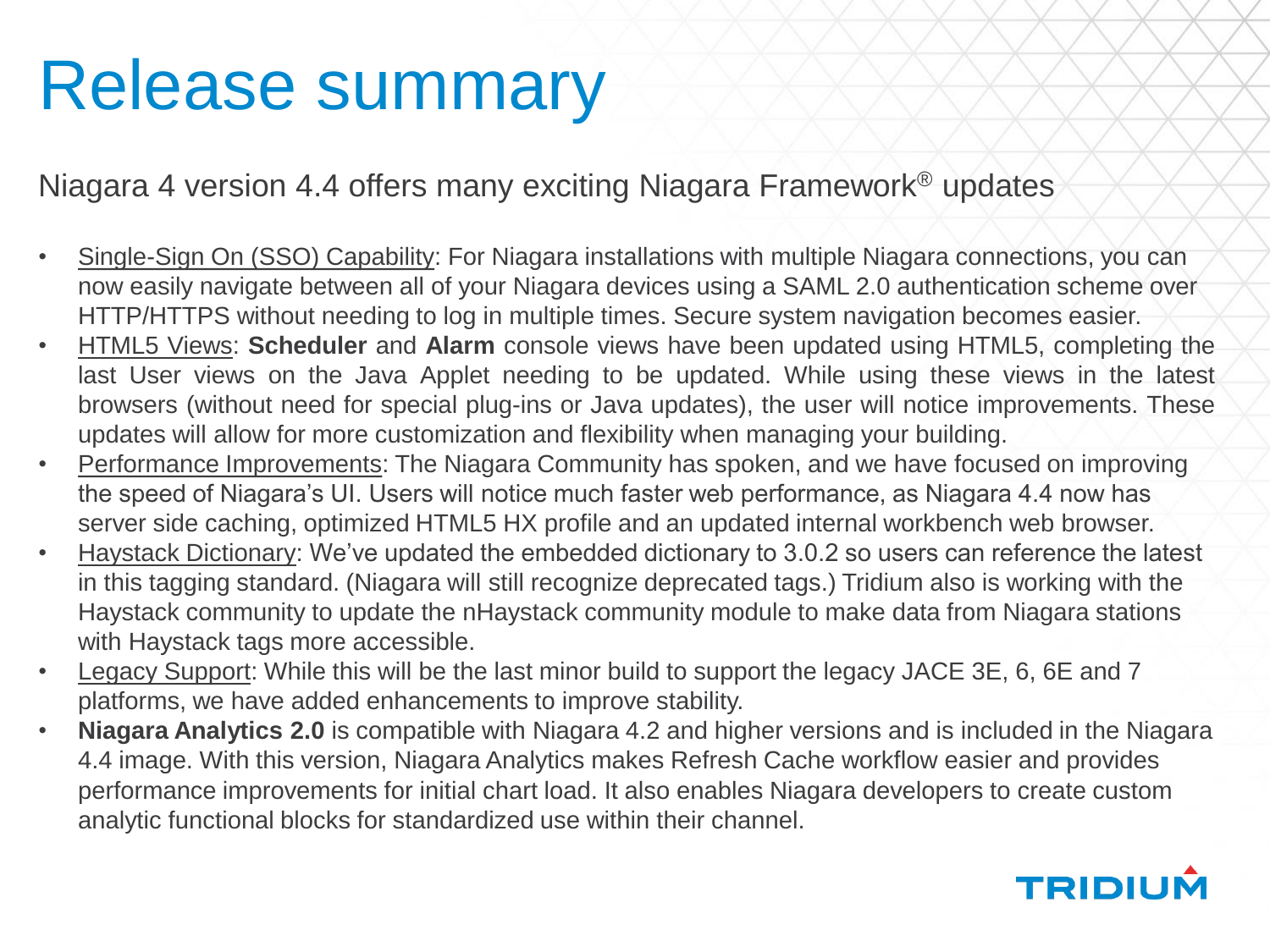### Notable features of Niagara 4.4

| <b>Feature</b>                                           | <b>Benefit</b>                                                                                                                                                                                                                                                                                                                                                                                                                                                                                                                                         | <b>Notes</b>                                             |
|----------------------------------------------------------|--------------------------------------------------------------------------------------------------------------------------------------------------------------------------------------------------------------------------------------------------------------------------------------------------------------------------------------------------------------------------------------------------------------------------------------------------------------------------------------------------------------------------------------------------------|----------------------------------------------------------|
| Single Sign On w/Existing<br><b>SAML Scheme Provider</b> | Single Sign On (SSO) support is now<br>available. In the first iteration of this<br>functionality, users can leverage their existing<br>SAML Identity Provider (IDP) to integrate with<br>SSO servers to allow users to log into one<br>station in their enterprise and have access to<br>other stations without having to re-<br>authenticate.<br>Stations can be configured to use SAML<br>$\bullet$<br><b>SSO Authentication Scheme over</b><br><b>HTTP/HTTPS</b><br>Session timeout is incorporated and<br>$\bullet$<br>timeframe is configurable. | <b>See</b><br>docStationSecurity.pdf for<br>more details |
| Performance Improvements                                 | Faster performance through:<br><b>Speedier UI</b><br>$\bullet$<br>Added server side caching technology to<br>$\bullet$<br>help deliver browser content faster<br>Optimized HTML5 HX Profile for quicker<br>$\bullet$<br>loading times<br>Updated internal Workbench Web Browser.<br>$\bullet$<br>This includes improvements in speed as<br>well as enhanced stability and security.                                                                                                                                                                    | Added a workbench<br>loading splash<br>screen            |

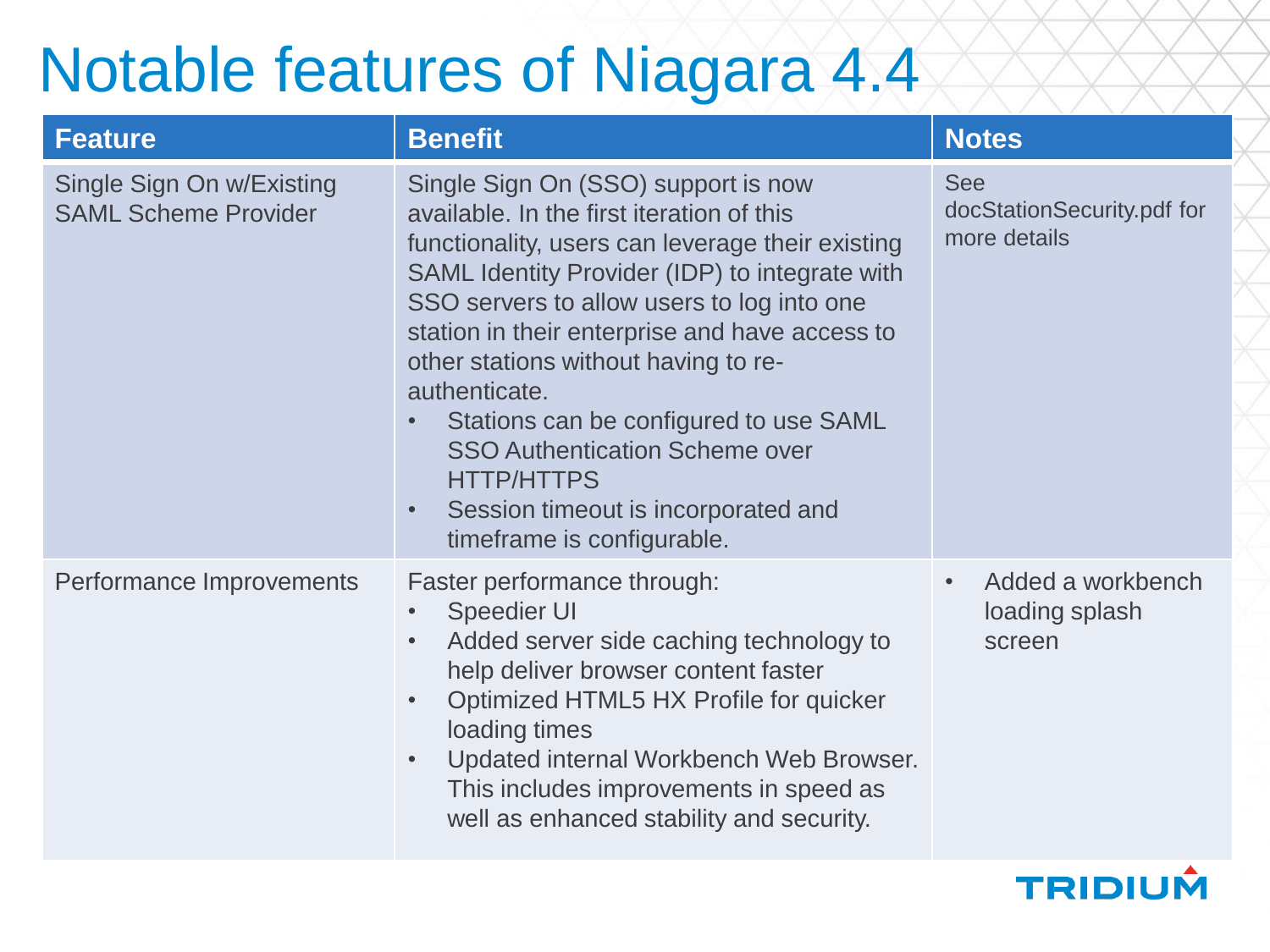### Notable features of Niagara 4.4

| <b>Feature</b>              | <b>Benefit</b>                                                                                                                                                                                                                                                                                                                                                                                                                                          | <b>Notes</b>                                                                                   |
|-----------------------------|---------------------------------------------------------------------------------------------------------------------------------------------------------------------------------------------------------------------------------------------------------------------------------------------------------------------------------------------------------------------------------------------------------------------------------------------------------|------------------------------------------------------------------------------------------------|
| <b>HTML5 Scheduler</b>      | The Niagara 4.4 release delivers an<br><b>HTML5</b> version of our Scheduler.<br>Features of the scheduler include but<br>are not limited to:<br><b>Weekly, Calendar and Trigger</b><br>$\bullet$<br><b>Scheduler</b><br><b>Schedule Coloring</b><br>$\bullet$<br><b>Associated Field Editors</b><br>$\bullet$<br>Ability to embed into a PX view<br>$\bullet$<br><b>Touch Friendly</b><br>$\bullet$                                                    |                                                                                                |
| <b>HTML 5 Alarm Console</b> | The Niagara 4.4 release delivers an<br>HTML5 version of our Alarm Console.<br>This HTML5 version debuts our newest<br>feature, live alarm updates. Other<br>features of the console include:<br>Display of custom alarm data<br>$\bullet$<br>Selection of alarms by time range<br>$\bullet$<br>Paginated main table view and single<br>$\bullet$<br>source table view<br>Hyperlinking<br>$\bullet$<br>Filter Alarms via the Filter Command<br>$\bullet$ | To prevent alarm console<br>$\bullet$<br>auto logoff, configure the<br>user to not auto-logoff |

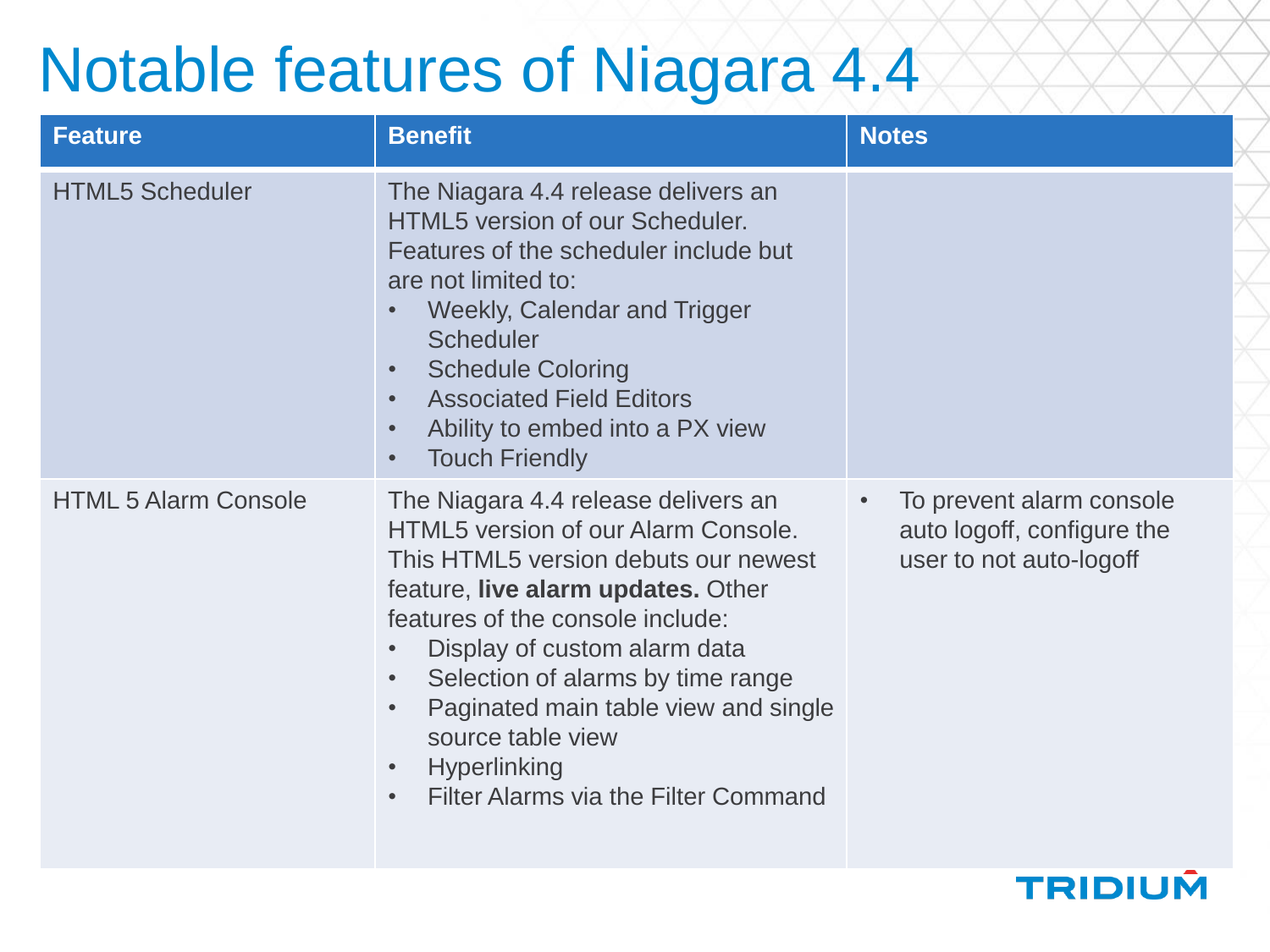### Notable features of Niagara 4.4

| <b>Feature</b>                    | <b>Benefit</b>                                                                                                                                                                                       | <b>Notes</b>                                                                                                                                                                                                                    |
|-----------------------------------|------------------------------------------------------------------------------------------------------------------------------------------------------------------------------------------------------|---------------------------------------------------------------------------------------------------------------------------------------------------------------------------------------------------------------------------------|
| <b>Haystack Dictionary Update</b> | We've updated the Haystack Dictionary<br>to version 3.0.2<br>Added support to recognize<br>deprecated tags so that existing<br>stations using older versions of<br>dictionary will still be operable | In concert with updating<br>$\bullet$<br>dictionary, Tridium is<br>assisting with updating<br>community nHaystack<br>module for Niagara 4-tagged<br>stations. Target availability<br>Q1 2018. See GitHub for<br>latest updates. |

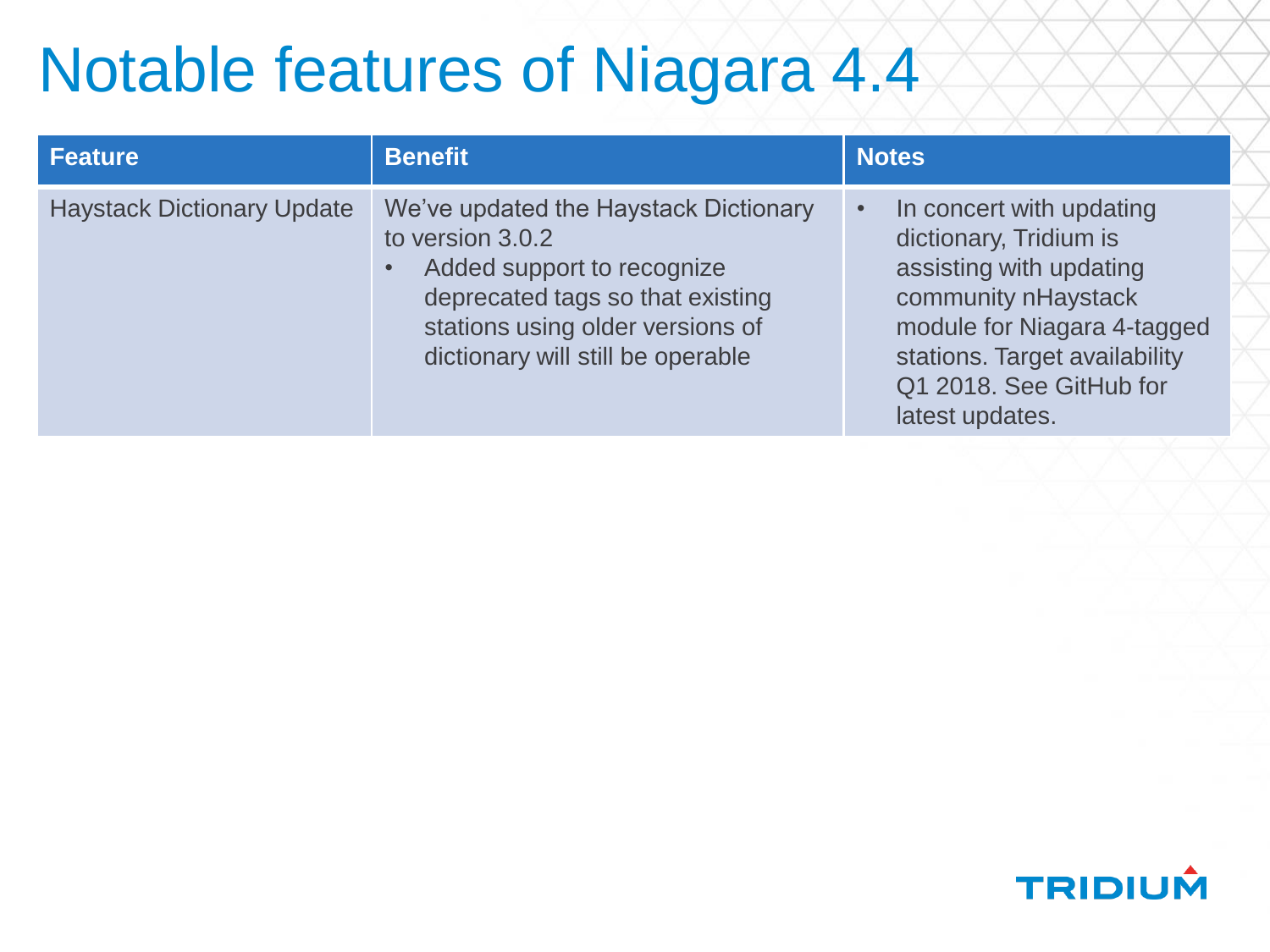## Notable analytics features with Niagara 4.4

| <b>Feature</b>           | <b>Benefit</b>                                                                                                                                                                                                                                                                                                                                                                                                  | <b>Notes</b>                                                                                                                                                                                       |
|--------------------------|-----------------------------------------------------------------------------------------------------------------------------------------------------------------------------------------------------------------------------------------------------------------------------------------------------------------------------------------------------------------------------------------------------------------|----------------------------------------------------------------------------------------------------------------------------------------------------------------------------------------------------|
| Performance Improvements | Analytics is tuned to utilize Niagara 4.4<br>hierarchy cache (vs. custom cache),<br>which enables faster loading times of<br>analytic charts, analytic bindings and<br>analytic webcharts                                                                                                                                                                                                                       | Improved performance more<br>significant on the Supervisor                                                                                                                                         |
| <b>Public APIs</b>       | Enables Niagara developers to create<br>custom analytic function blocks.<br>OEM partner can now create library of<br>key algorithm rules that can be IP<br>protected and promote use of common<br>set of rules across SIs for consistency.<br>This enables OEM partner to<br>troubleshoot any algorithm issues more<br>easily, as they can be confident that the<br>rules were applied as developed by<br>them. | Ease of rules deployment by<br>$\bullet$<br>channel<br>Troubleshooting for OEM<br>$\bullet$<br>technical support becomes<br>much easier, as they have<br>more control over what was<br>implemented |